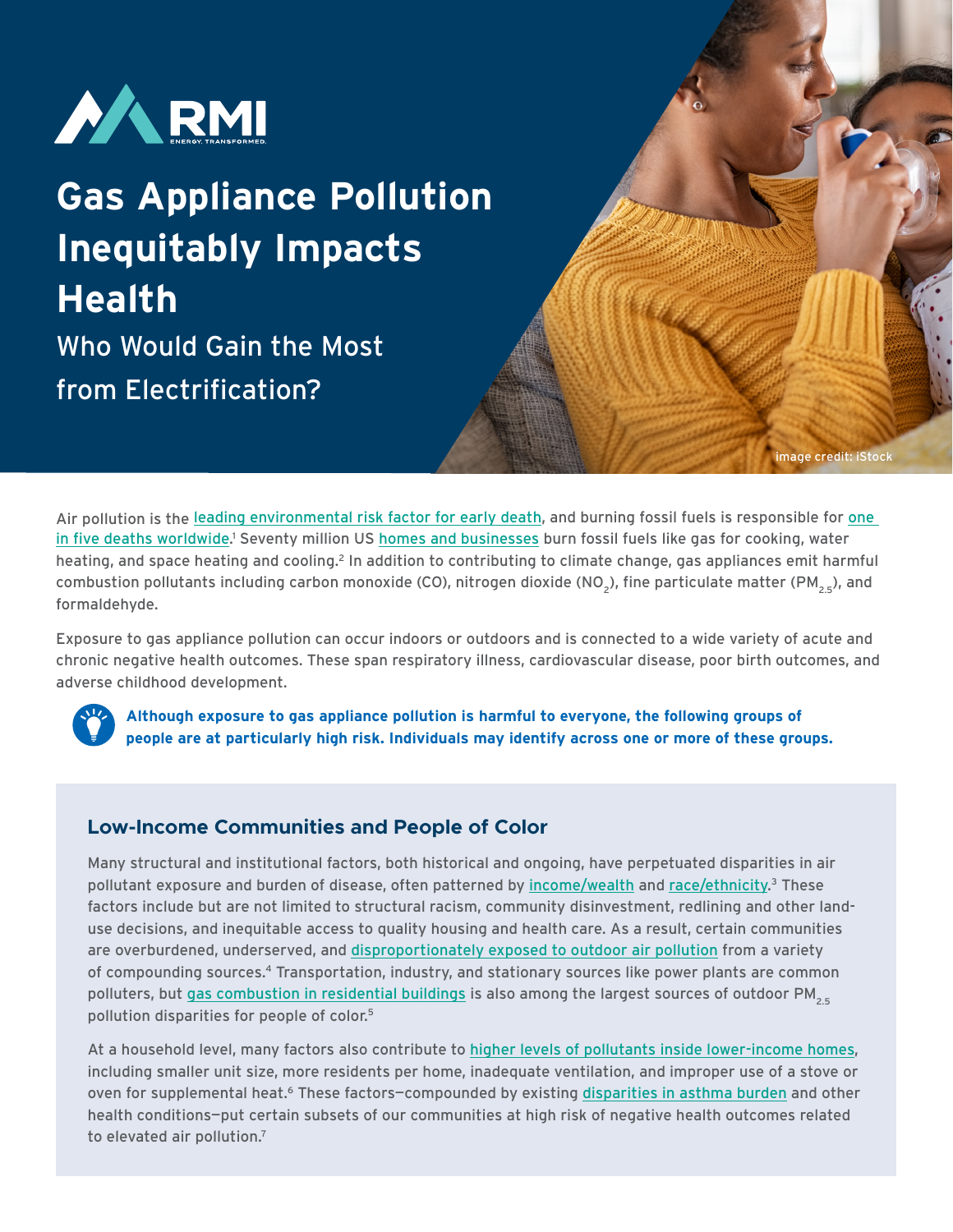## **Infants and Children**

Infants and children are [more susceptible to illnesses associated with air pollution](https://www.unicef.org/media/49966/file/UNICEF_Clear_the_Air_for_Children_30_Oct_2016.pdf) than adults due to several factors: they breathe faster, tend to engage in more physical activity, spend more time outdoors, have a higher ratio of lung surface to body weight, and have less mature respiratory and immune systems.<sup>8</sup> Children living in a home with a gas stove have a [42 percent higher risk of experiencing asthma symptoms](https://academic.oup.com/ije/article/42/6/1724/737113) than those in homes without gas stoves.<sup>9</sup> Even small increases in short-term exposure to NO<sub>2</sub> indoors can increase asthma risks for children. Childhood exposure to air pollution is linked with [aggravated respiratory symptoms](https://www.atsjournals.org/doi/full/10.1513/pats.200908-083RM) and [cardiovascular effects,](https://www.ahajournals.org/doi/10.1161/JAHA.119.014944) with mounting evidence for [adverse brain development.](https://ajph.aphapublications.org/doi/10.2105/AJPH.2018.304902) 10

#### **Pregnant Women**

Air pollutants including CO, PM<sub>25</sub>, and NO<sub>2</sub> have been linked to [increased risk of adverse birth outcomes](https://www.niehs.nih.gov/health/topics/agents/air-pollution/index.cfm) impacting both the mother's health and the baby's growth and development.<sup>11</sup> These outcomes include [preeclampsia](https://bmcpublichealth.biomedcentral.com/articles/10.1186/s12889-020-09719-w), [preterm birth](https://pubmed.ncbi.nlm.nih.gov/31547235/), and [low birth weight](https://www.sciencedirect.com/science/article/pii/S0013935112001764?casa_token=aXt3zvzy9mkAAAAA:vN0pWa4F-sGVtWMzycbncCd6x8f-8aRcwqpvyASrPo7P2a4ZJx4eIrHu0D8WCT9pqWxuPHtFs50), among others.12 The mechanism through which pregnant women pass air pollution exposure to their baby in utero may involve the [placenta.](https://www.nature.com/articles/s41467-019-11654-3)<sup>13</sup>

### **Individuals with Preexisting Conditions**

Exposure to air pollution can be especially damaging to organs already fighting disease, including asthma, chronic obstructive pulmonary disease (COPD), heart or lung disease, and diabetes. As a result, individuals with these [preexisting health conditions](https://www.lung.org/research/sota/health-risks) may experience worsened symptoms, increased need for medication, more frequent emergency department visits, and even premature death as a result of air pollution exposure.14

#### **Older Adults and the Elderly**

Adults experience changes in [lung function](https://www.lung.org/blog/your-aging-lungs) and [heart function](https://www.nia.nih.gov/health/heart-health-and-aging) as they age, making older adults [and the elderly](https://www.airnow.gov/air-quality-and-health/older-adults/) particularly vulnerable to air pollution.15 Long-term exposure to air pollutants (even at relatively low levels) increases the risk of developing [respiratory and cardiovascular conditions,](https://www.ahajournals.org/doi/10.1161/CIRCULATIONAHA.120.050252) including pneumonia, heart attack, stroke, and atrial fibrillation.<sup>16</sup> Air pollution exposure has also been linked to neurocognitive decline, including increased risk of [dementia](https://content.iospress.com/articles/journal-of-alzheimers-disease/jad180631) and exacerbated development of [Alzheimer's disease.](https://pubmed.ncbi.nlm.nih.gov/32741830/) 17



**The good news is that air pollution caused by burning fossil fuels is preventable. One highly impactful solution is to reduce fossil fuel use in our homes and businesses and replace gas appliances with clean electric alternatives. These electrification efforts will immediately reduce our exposure to harmful combustion pollutants and deliver significant health benefits to those most at risk.**